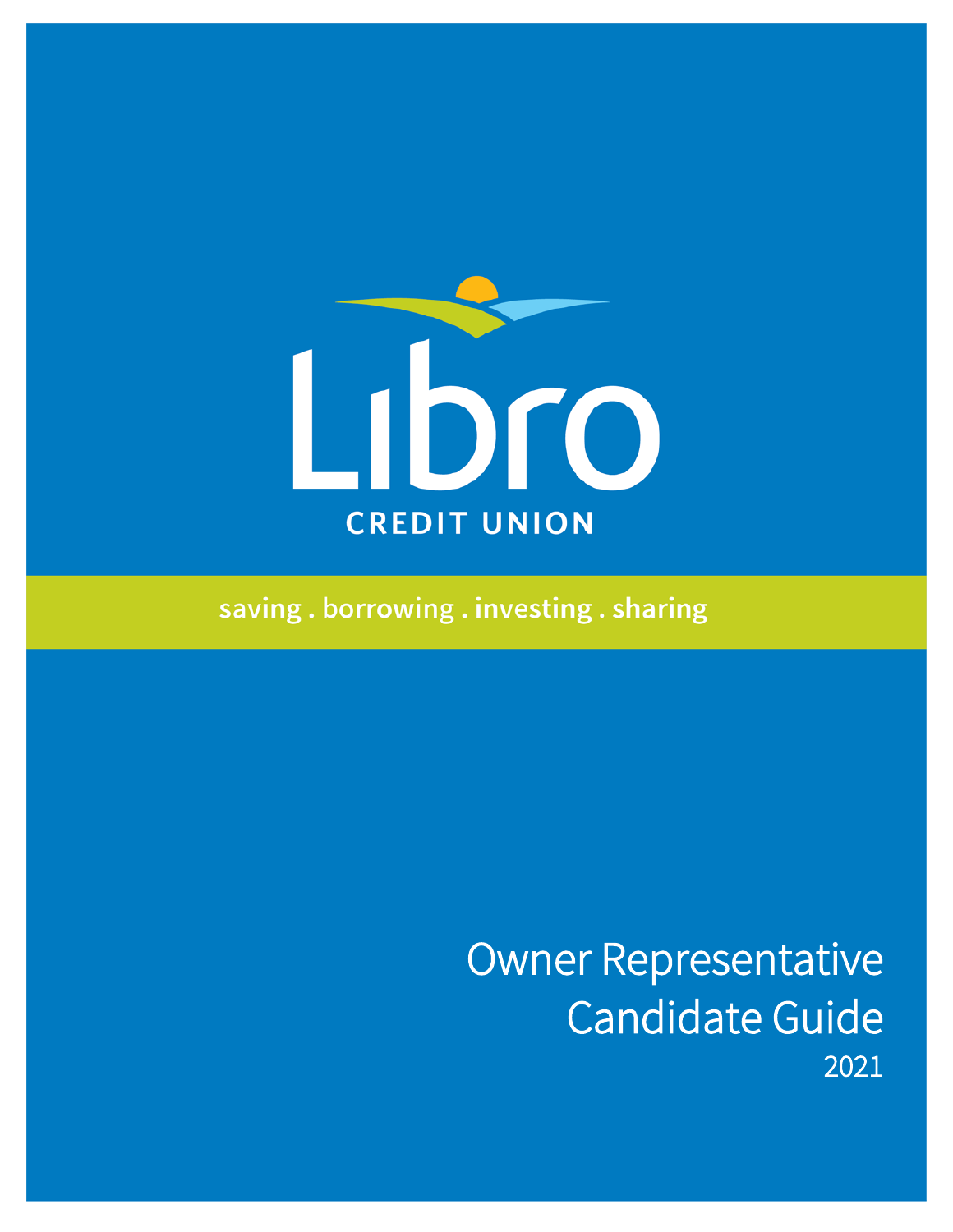

#### 2021 Owner Representative Candidate Guide

# **Table of Contents**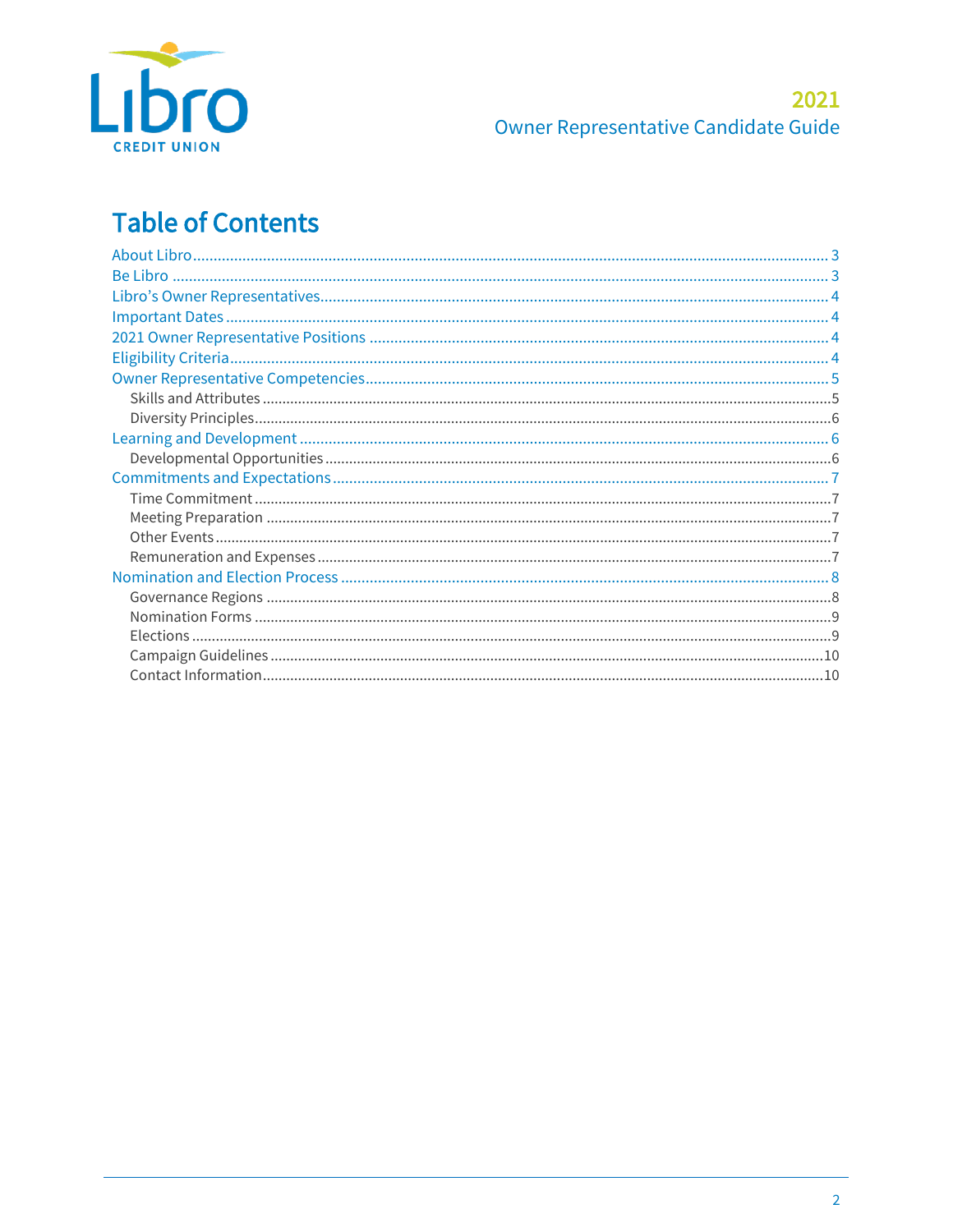

#### 2021 Owner Representative Candidate Guide

<span id="page-2-0"></span>About Libro<br>Libro Credit Union is a credit union that brings more than 70 years of history serving the families, farms, and enterprises of southwestern Ontario. Our co-operative values, passionate staff, and commitment to investing in our communities set us apart.

Be Libro is why we exist. At the heart of who we are is the social aim of growing prosperity for our Owners, communities, and staff. It means we're focused on growing prosperity in southwestern Ontario by investing 100% of profits back into the people, businesses, and communities we serve. It means we think differently about how we conduct our business, making decisions that have a positive impact on our Owners, our communities, and our staff. We call this our Prosperity Purpose.

# <span id="page-2-1"></span>Be Libro

WHY

To grow prosperity in southwestern Ontario by transforming banking.



Be epic humans Be passionately accountable Be bold explorers Be mutually inclusive



Inspiring financial happiness Joyful in our work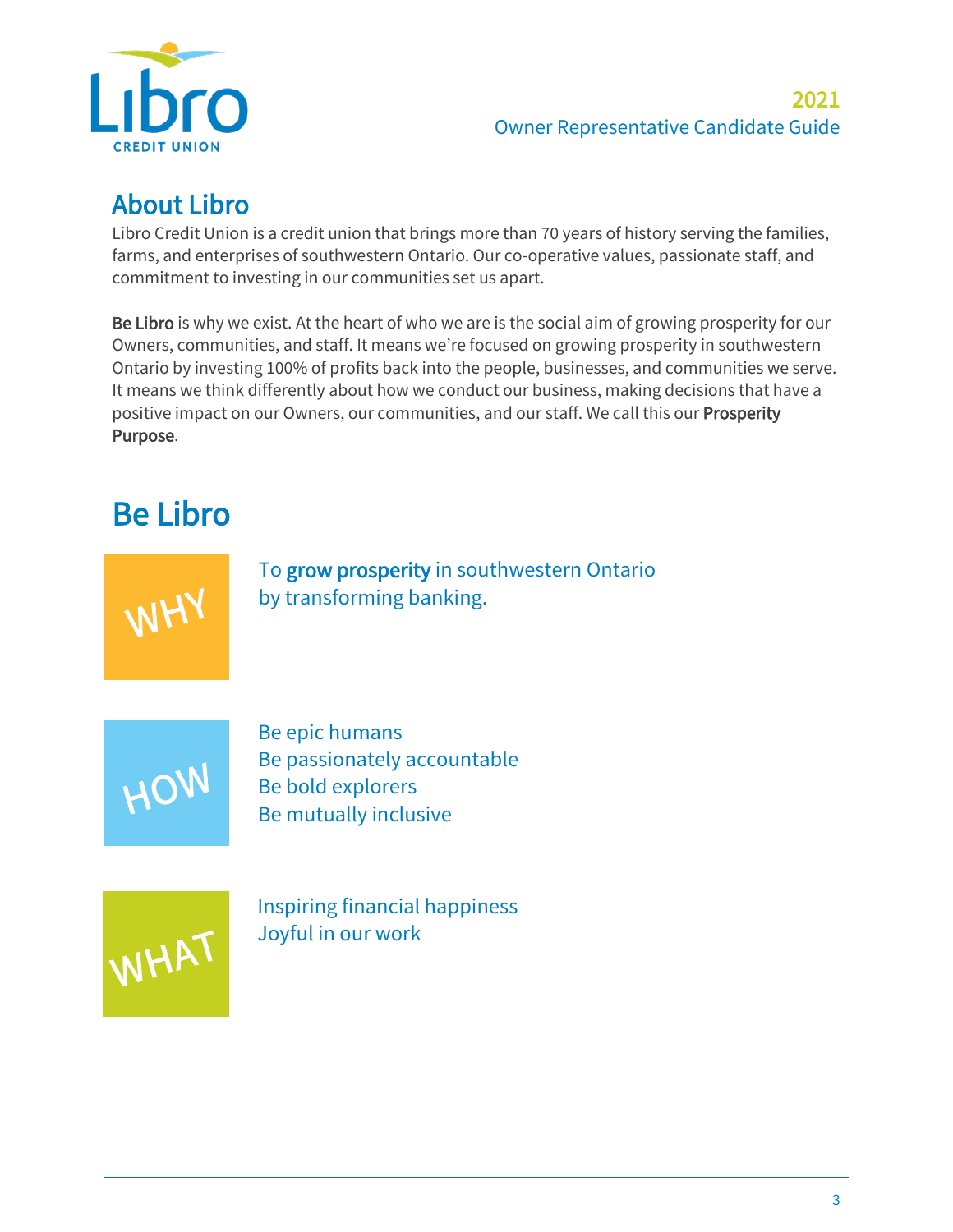

## <span id="page-3-0"></span>Libro's Owner Representatives

Libro values strong and democratic governance as a member-owned and purpose-based cooperative. We are an organization that continues to evolve proactively and to grow throughout southwestern Ontario. Libro Owner Representatives are elected by the Owners to act on behalf of the collective interest of all Owners. Our unique governance structure puts Owners first by ensuring their voices are heard via the Owner Representatives who form our regional councils. Owner Representatives deliver representative decision making, are highly informed and are a tremendous asset in terms of advocacy in growing prosperity in southwestern Ontario.

## <span id="page-3-1"></span>Important Dates

| Advance Nomination Period         | September 1 – October 31, 2021  |
|-----------------------------------|---------------------------------|
| Elections by Ballot (as required) | November 15 – November 30, 2021 |

Where there are more candidates than vacancies in a governance region, the Owners in that region will be able to vote electronically during the election period.

<span id="page-3-2"></span>2021 Owner Representative Positions<br>The number of Owner Representative positions in each governance region is determined in the Libro by-laws. During 2020 and 2021, the number of positions had been determined in order to manage the transition from the former branch-based model to the current regional model. The number of Owner Representative positions and vacancies available in each region is found on our [website.](https://www.libro.ca/about/governance/nominations-elections)

In the mature state beginning in 2022, there will be one Owner Representative position for every 1,000 Owners per governance region.

<span id="page-3-3"></span>**Eligibility Criteria**<br>To qualify to serve as an Owner Representative you must meet the requirements of a director set out in the Ontario Credit Unions and Caisses Populaires Act, Libro by-laws, and policies including:

- be a personal Owner of the credit union (holding the required personal MShares),
- be at least 18 years of age,
- be a Canadian citizen or have permanent residency in Canada,
- be an Owner in good standing,
- maintain a significant share of wallet by using Libro products and services,
- not be an employee or Director of the credit union,
- not be involved in a legal proceeding against the credit union.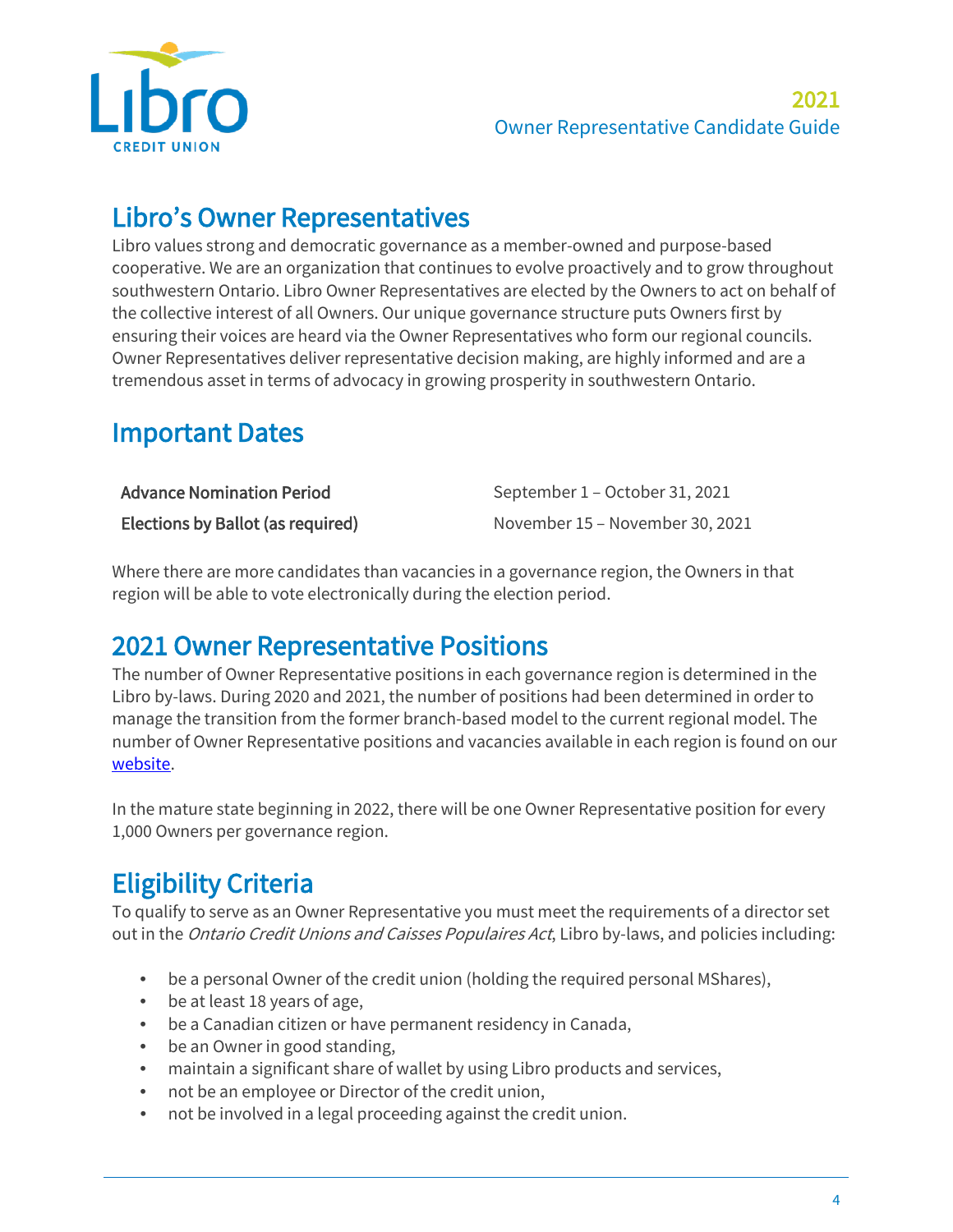

<span id="page-4-0"></span>**Owner Representative Competencies**<br>Libro needs Owner Representatives to be highly engaged and knowledgeable about Libro to act in the credit union's and Owners' best interests as a voting governance body.

## <span id="page-4-1"></span>Skills and Attributes

Libro seeks to build and maintain diverse regional councils comprised of Owner Representatives with a variety of skills and attributes.

Recognizing that Owner Representatives will not necessarily have all the skills and attributes set out below at the beginning of their tenure, Libro seeks candidates with a commitment and desire to acquire the skills necessary to make them effective Owner Representatives and provides them with further development opportunities to cultivate these skills.

| <b>Cultural Alignment</b>    | Passionately supports the credit union and the Be Libro statement<br>Innovative mindset<br>$\bullet$<br><b>Maintains confidentiality</b><br>Dedicated to continuous learning<br>Consensus-based approach to decision making |
|------------------------------|-----------------------------------------------------------------------------------------------------------------------------------------------------------------------------------------------------------------------------|
| Leadership                   | Accountable<br><b>Strong Owner and community focus</b><br>Well informed on local and regional trends, opportunities and<br>$\bullet$<br><i>issues</i>                                                                       |
| <b>Business Acumen</b>       | Capacity for strategic thinking<br>Understands the cooperative business model<br>$\bullet$<br>Understands the unique governance structure of Libro<br>Literate on Libro's business<br>$\bullet$                             |
| <b>Balance and Diversity</b> | Has a positive impact on the regional council representation (i.e.<br>geography, gender, age, occupation, etc.)                                                                                                             |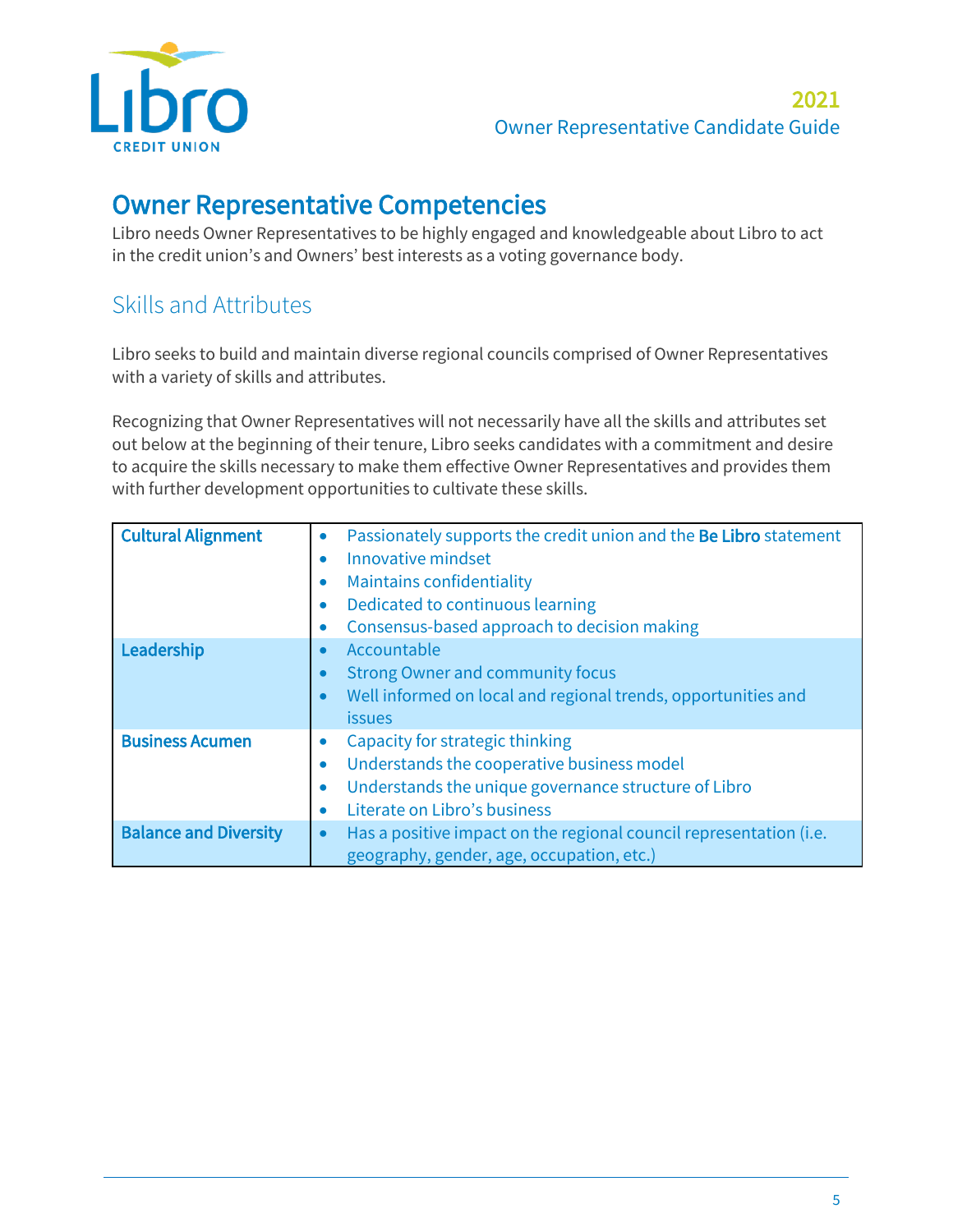

### <span id="page-5-0"></span>Diversity Principles

Libro is committed to building an inclusive environment that welcomes and values diversity. Differences including gender, cultural and educational background, skill, and professional experiences are essential to promote best governance. Strong organizations thrive when diversity and growth are recognized as being inseparable and unique perspectives are given a platform for expression. Our Owner Representatives have a variety of backgrounds and lean on their unique experiences and perspectives to allow Libro a comprehensive understanding of the social and economic situations across our regions.

## <span id="page-5-1"></span>Learning and Development

Libro believes in continuous learning and development. It is a journey that inspires personal growth by transforming potential into accomplishments. Following election, new Owner Representatives are provided an orientation program and may participate in learning and development opportunities specific to their role. Libro maintains a development path for Owner Representatives that includes both required and elective opportunities.

### <span id="page-5-2"></span>Developmental Opportunities

Libro's Owner Representatives are awarded many opportunities to be further involved in the organization through the various Committees and Panels that requires Owner Representative involvement. Committees such as the Director Recruitment Committee and Fall Forum Committee are all important to the advancement of Libro's governance structure and development of Owner Representatives. Opportunities exist to be more directly involved in Libro's impact by serving on Panels, Task Forces or Working Groups.

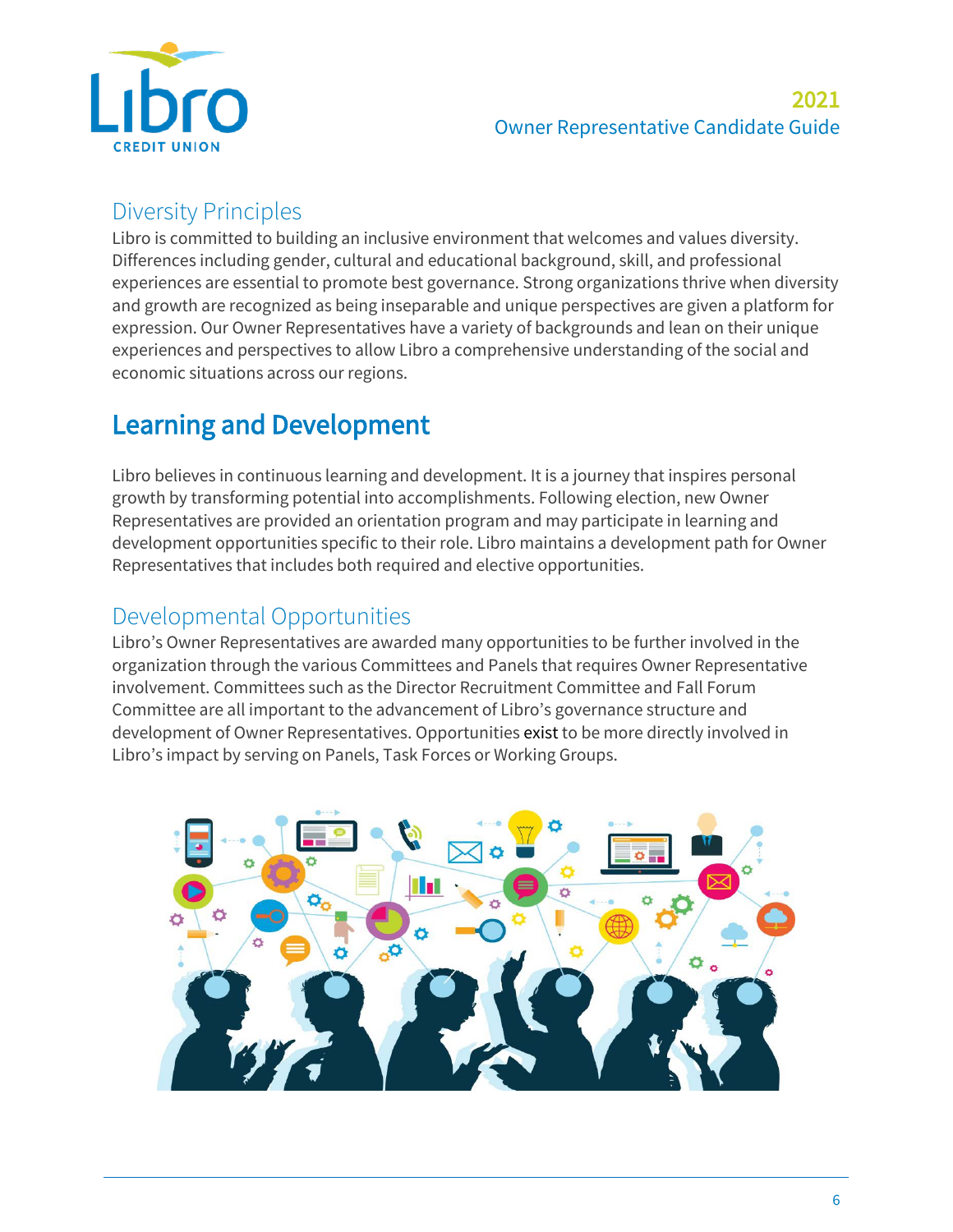

## <span id="page-6-0"></span>Commitments and Expectations

#### <span id="page-6-1"></span>Time Commitment

Owner Representatives are expected to attend the Annual General Meeting held in April and the Fall Forum held in October. Owner Representatives attend and actively participate in Regional Council meetings held in January, April, June, September and November. Regional Council meetings are normally scheduled to last 2 hours and regional council Candidate Recruitment Committee meetings require an additional 30 to 60 minutes of time for those serving on those committees.

#### <span id="page-6-2"></span>Meeting Preparation

Owner Representatives are expected to prepare for, attend and actively participate in meetings to which they are invited. Meeting materials are provided a week before the meeting and Owner Representatives need to devote sufficient time to review materials in advance to ensure productive discussions and informed decisions.

#### <span id="page-6-3"></span>Other Events

Owner Representatives are offered the opportunity to attend a variety of community events. Attendance at these events is optional and offer Owner Representatives a forum to interact with Owners and community members.

#### <span id="page-6-4"></span>Remuneration and Expenses

Owner Representatives receive compensation for their service to Libro. The Owner Representative remuneration policy is reviewed every two years and any changes are approved by the Owner Representatives voting at an Annual or Special General Meeting. Libro's Owner Representative remuneration policy includes:

- Annual stipend for regional council chairs and a per diem for each regional council meeting attended for other Owner Representatives;
- A per diem for any board committee, task force, panel or working group meeting attended;
- A per diem for training and education sessions;
- Travel costs, where applicable, to cover mileage to attend Libro meetings;
- Reasonable out-of-pocket expenses relating to Libro service.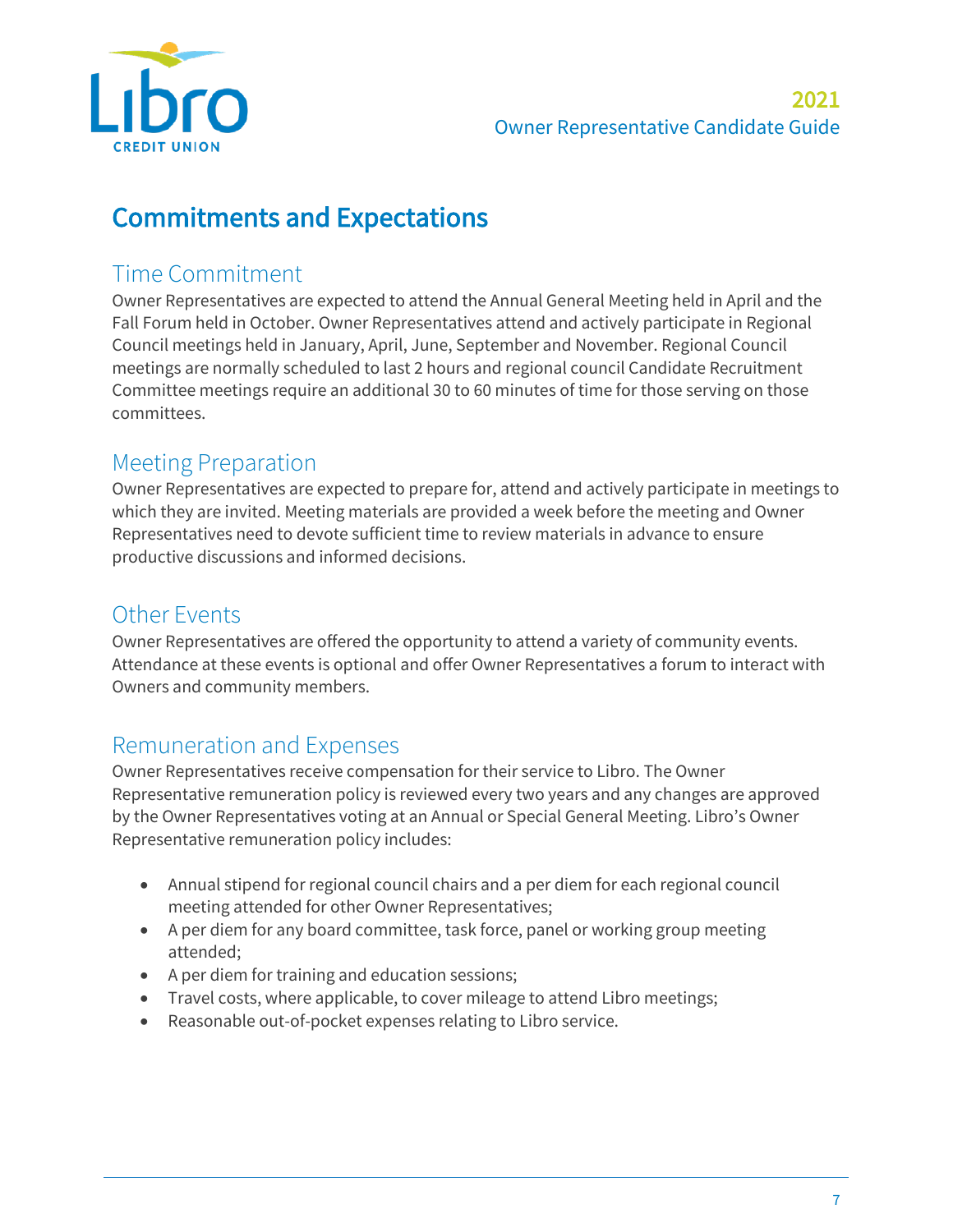

## <span id="page-7-0"></span>Nomination and Election Process

#### <span id="page-7-1"></span>Governance Regions

Libro has 10 governance regions with one Regional Council in each. Owners may seek election within any governance region regardless of where they live, conduct their business, or at which location their membership shares are held.

Elections by Owners for the Owner Representative positions are at large within each governance region, by the Owners who live in those locations assigned to the governance region.

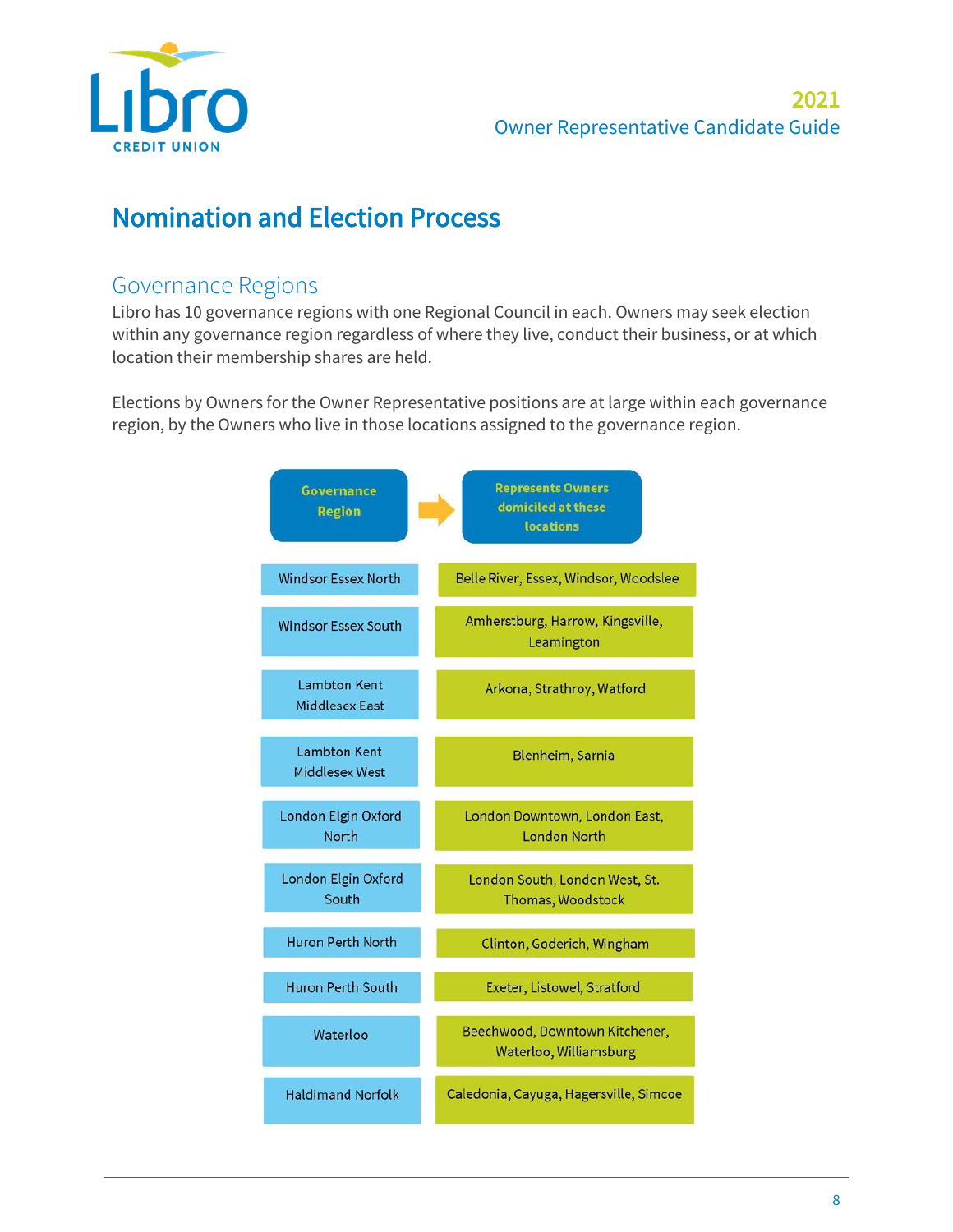

#### <span id="page-8-0"></span>Nomination Forms

Once considering the responsibilities, role and time commitment of a Libro Owner Representative, you decide to proceed with submitting a nomination form, please include the following in your submission:

- 1. Completed nomination form including required supporting signatures of three (3) Libro Owners from within the governance region where you are seeking election.
- 2. High quality head and shoulders photo with the following qualities:
	- 1. JPG format
	- 2. 300 dpi (dot per inch) resolution
	- 3. Portrait layout
	- 4. Full, natural colour with no effects

The Elections Returning Officer will review candidate information to ensure the material is considered appropriate and, if necessary, may require candidates to edit the information.

The Board of Directors has appointed the Governance Specialist as Regional Elections Returning Officer. Completed nomination forms and supporting documents must be submitted between September 1 and October 31, 2021. Send forms to Steve Hickson, Governance Specialist.

- Email to [governance@libro.ca](mailto:governance@libro.ca)
- Fax to 519-672-7831
- Mail to 217 York Street, 4<sup>th</sup> floor, London, ON N6A 5P9
- Drop off at any Libro location for delivery by inter-office mail to the above address

#### <span id="page-8-1"></span>**Elections**

Following the Advance Nomination Period, the Regional Elections Returning Officer determines whether an election by ballot will be held in accordance with the number of vacant positions and the number of nominations received. If the number of nominations received are equal or less than the number of vacancies, the Regional Elections Returning Officer will declare the nominees acclaimed as Owner Representatives.

Where required, a vote by ballot will be conducted during the last 10 business days of November. In the case of a vote by ballot, the candidates' names will appear on the ballot in alphabetical order by surname with no indication of whether they are the incumbent Owner Representative. The number of votes received by each candidate is not announced unless requested by one of the candidates. Candidates have the option of requesting a recount by the Elections Returning Officer prior to the destroying of the ballots one week post-election and after the results have been announced. The Elections Returning Officer will contact both the successful and unsuccessful candidates and then the current Owner Representatives in the region and then finally all Libro Owner Representatives, Directors, and Owners.

Owner Representative terms of office begin January 1.